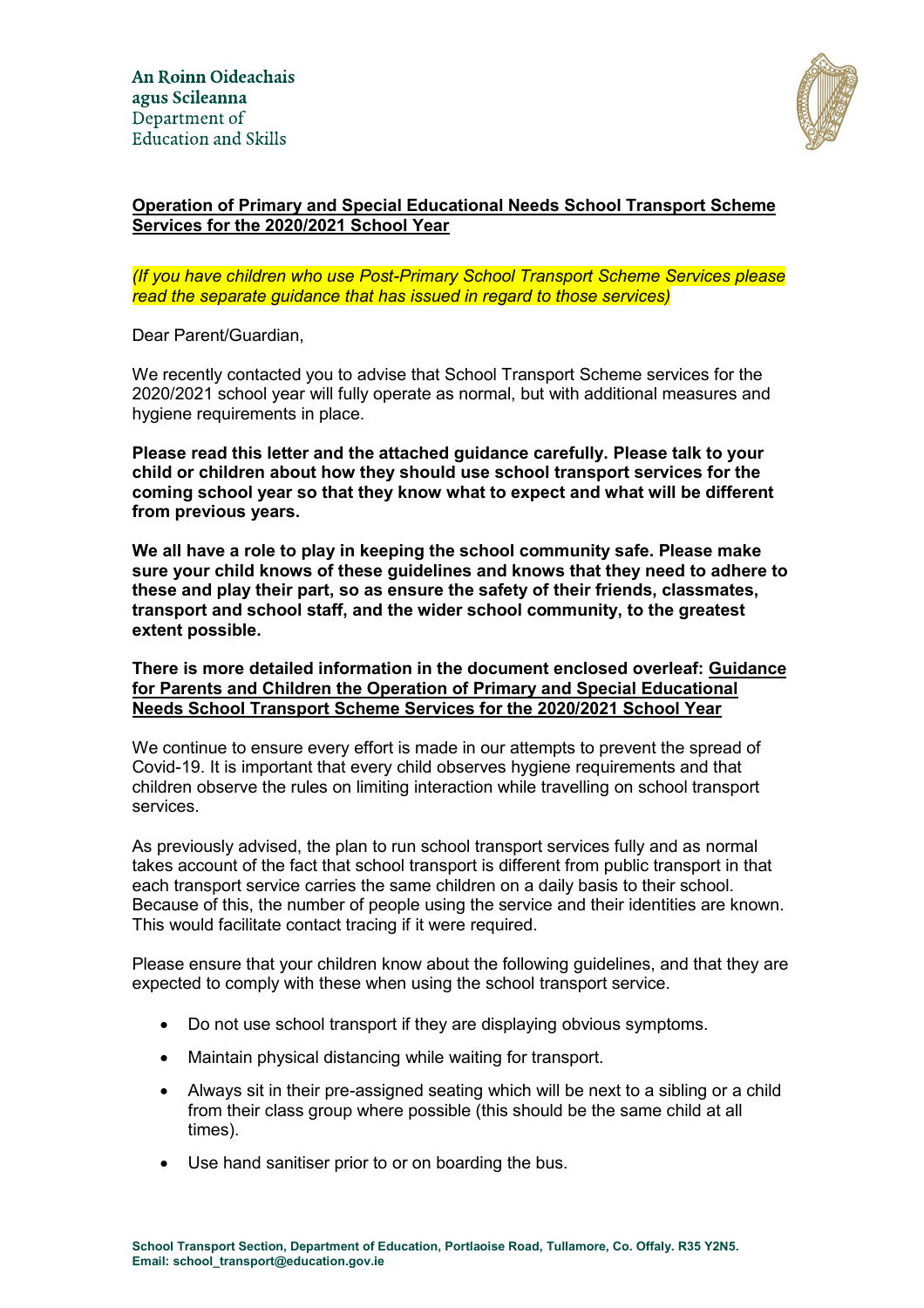

- Observe respiratory etiquette at all times cover coughs and sneezes with a tissue and dispose of it properly, or by coughing or sneezing into their elbow while waiting for and on-board transport services.
- Disembark the bus one by one in an orderly fashion.
- All children aged 13 years and over are required to wear facemasks while waiting for and on-board transport services (with the exception of children who for medical or special educational needs reasons are not in a position to wear a facemask or face covering).

Further information on the Roadmap for Re-opening our schools can be found at [gov.ie/backtoschool.](http://gov.ie/backtoschool)

**School Transport Section 21 August 2020**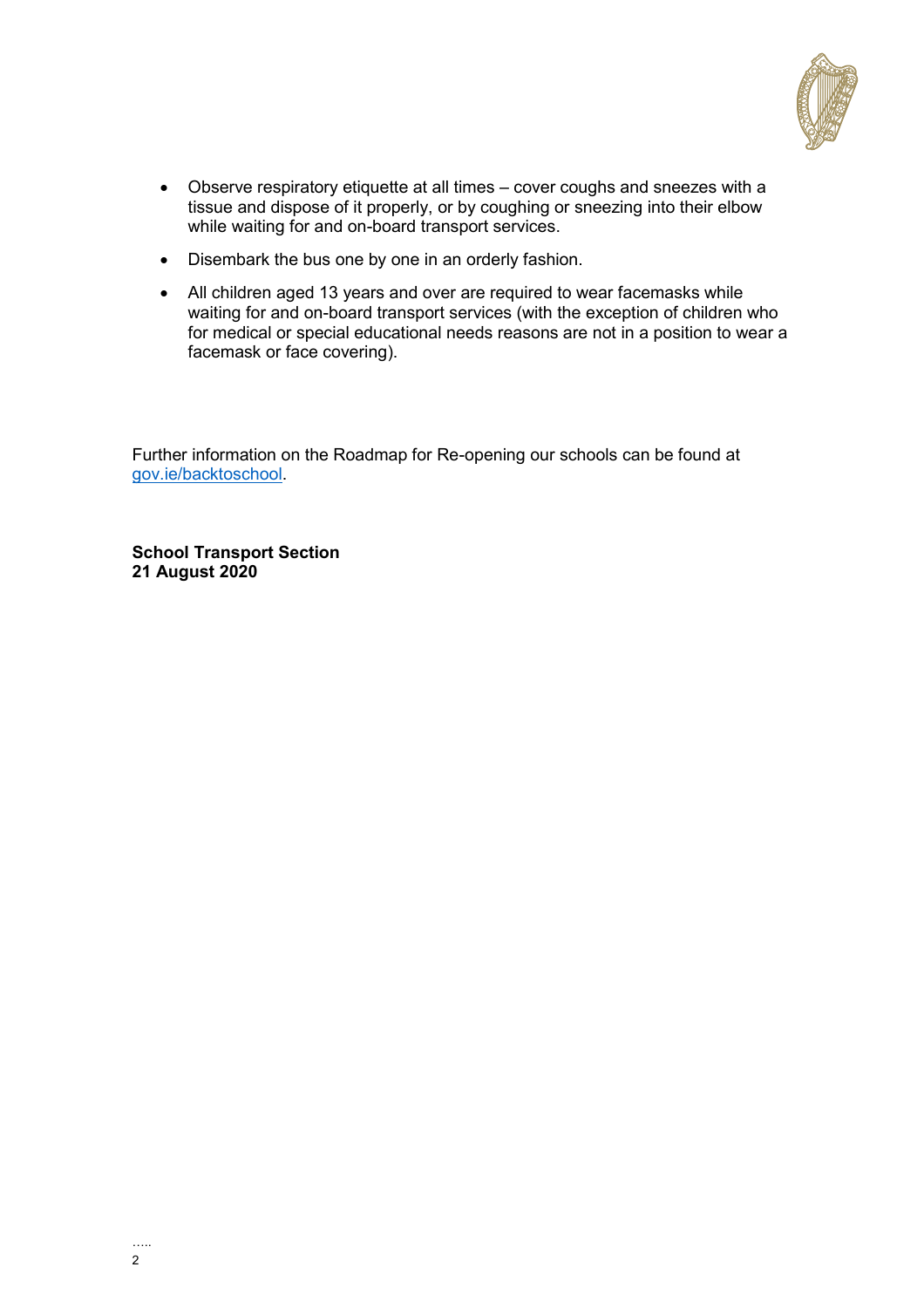

#### **Guidance for Parents and Children the Operation of Primary and Special Educational Needs School Transport Scheme Services for the 2020/2021 School Year**

**1. Be aware of the symptoms – please stay at home and do not use school transport if your child has symptoms**

In order to prevent the spread of COVID-19 it is important to know and recognise the symptoms.

They are:

- High temperature
- Cough
- Shortness of breath or breathing difficulties
- Loss of smell, of taste or distortion of taste

If your child is displaying any of these symptoms, or if there is someone in the household suspected or known to have COVID-19, your child should stay at home. Please do not allow your child to present for school transport or to attend school please phone your doctor and follow HSE guidance on self-isolation.

### **2. "Bus Buddy" system**

We are working with Bus Éireann to develop a seating plan for each bus so that each child will have a pre-assigned seat. Where possible, this will be a seat beside a sibling or a child from their class group, but it will be planned so that your child is sitting beside the same child at all times. It is intended that seating plans will be rolled out as services recommence in the new school year and that seating plans will be available on school bus services.

Your child should sit in the same seat with the same child for the 2020/21 school year. If this child is absent your child should continue to sit in the seat that has been preassigned to them and they should not chose another child to sit with.

If your child is travelling on a Special Educational Needs Transport (SEN) Service and they have a School Bus Escort assigned to assist them with their care needs, the School Bus Escort will assist your child in sitting in their designated seating. Where possible children will be seated beside a sibling or child from the same class group.

### **3. Hand hygiene**

Hand hygiene can be achieved by hand washing or use of a hand sanitiser (when hands look clean). Young children should not have independent use of containers of alcohol gel.

We ask that you please ensure your child washes their hands or uses hand sanitiser (under your supervision as required) in the morning before leaving home to travel on the school bus. We ask that you talk to your child about washing or sanitising their hands before leaving school in the evening to travel on the school bus.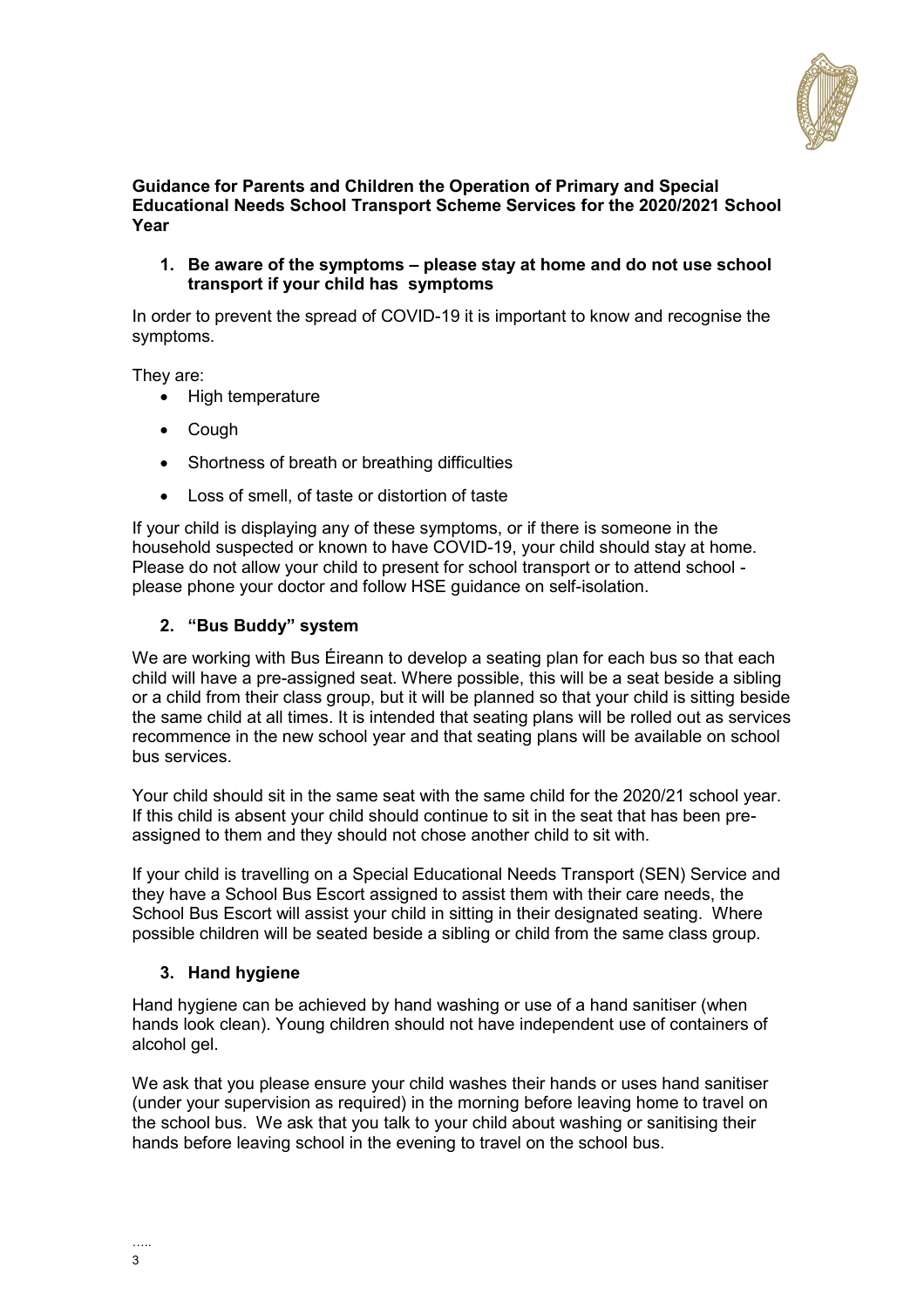

Hand sanitiser will be available on school buses for use by children as required, under the supervision of the driver.

# **4. Sneezing/coughing etiquette**

Please talk to your child about following good respiratory hygiene. This means covering their mouth and nose with a tissue or your bent elbow when they cough or sneeze. Then dispose of the used tissue into a bin when it is safe to do so.

By following good respiratory hygiene, we protect the people around us from viruses such as cold, flu and Covid-19.

# **5. Waiting for and boarding the bus**

Your child should maintain physical distancing while waiting for transport, both morning and evening. Children over the age of 13 (with the exception of children who for medical or special educational needs reasons are not in a position to do so) should wear a facemask or face covering while waiting for transport.

A seating plan will be available on the bus when your child returns to school. Your child should sit in the seat that has been assigned to them. This is their seat for both the morning and evening journeys to and from school.

On boarding the bus your child should allow any children in the aisle ahead of them to take their seat before moving down the bus as required to take their own seat.

### **6. Getting off the bus**

Children should disembark the bus one by one and in an orderly fashion, allowing any children in front or in the aisle ahead of them to move to disembark the bus before they move to disembark the bus themselves.

When children get off the bus following their morning journey they should head straight to their school.

### **7. Wearing a facemask for children over the age of 13**

Wearing a cloth face mask or covering helps to reduce onward transmission and the benefit is reliant on wearing the covering appropriately. Wearing a face covering or mask does not negate the need to stay at home if symptomatic.

All children aged 13 years and over are required to wear facemasks while waiting for transport services and on-board transport services for the duration of their journey to and from school (with the exception of children who for medical or special educational needs reasons are not in a position to wear a facemask or face covering).

Your child should keep their facemask in a safe place (such as a plastic zip lock bag) during the school day when not in use and masks should be washed on a daily basis.

Your child will not be refused access to transport if they forget or lose their facemask as no child will be left without a way to or from school in such genuine circumstances.